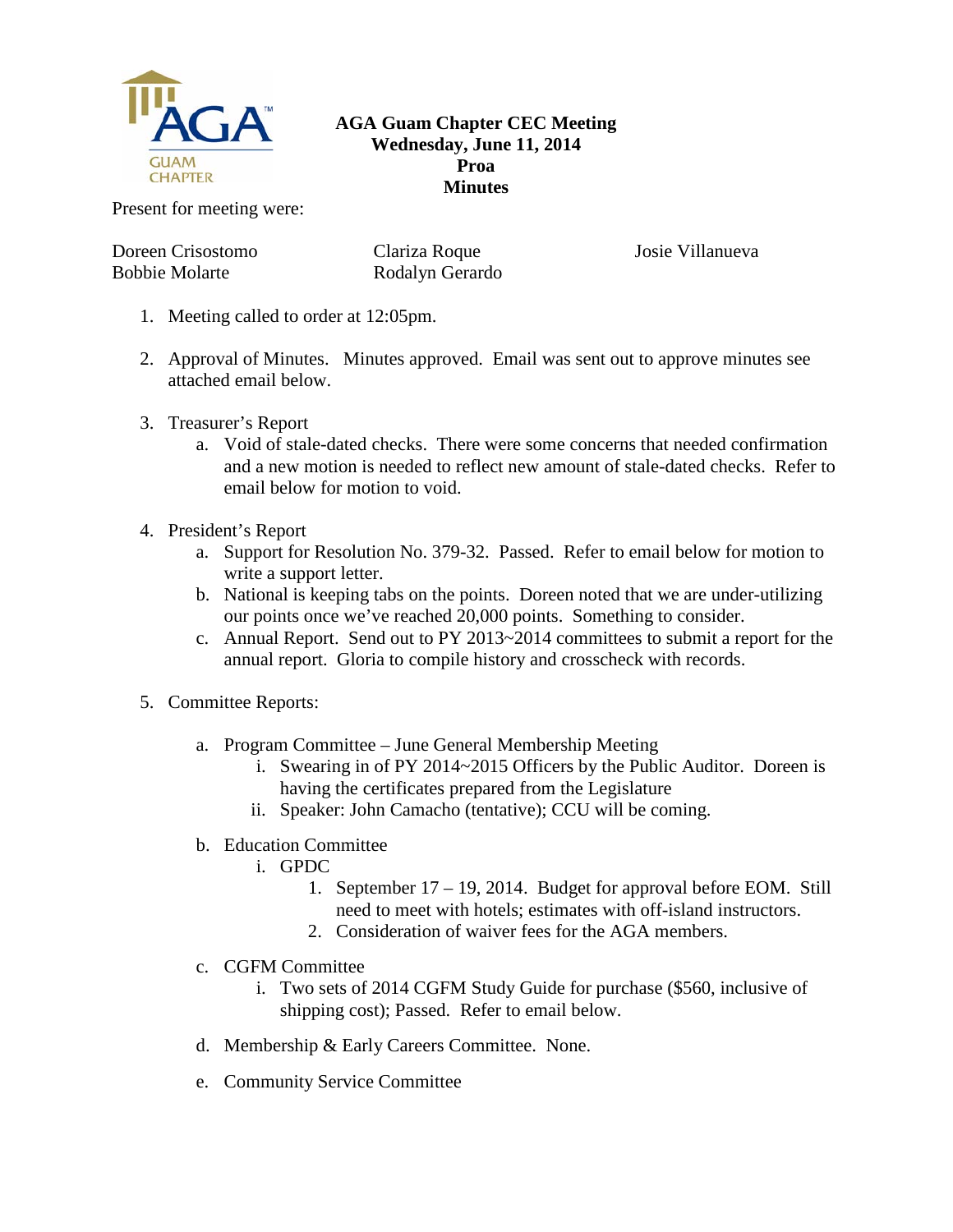- i. AGA Power in Numbers 5K (Sunday, July 6<sup>th</sup>; Chamorro Village). Josie or Joy request update on 5K. Race bibs are being distributed. 5K meeting today at TuRe', 5:30pm.
- f. Website Committee. Check if 5K advertising is on website.
- g. Scholarship Committee. None.
- h. Awards Committee. None. Already issued award.
- 6. Other Matters
	- a. Travel costs air fare, registration, and per diem of the incoming RVP. Check with the RVP if they need their scholarship for the hotel.
	- b. Note: new officers for change of signatures.
- 7. Meeting adjourned at 12:29pm.

Minutes prepared by: Clariza Roque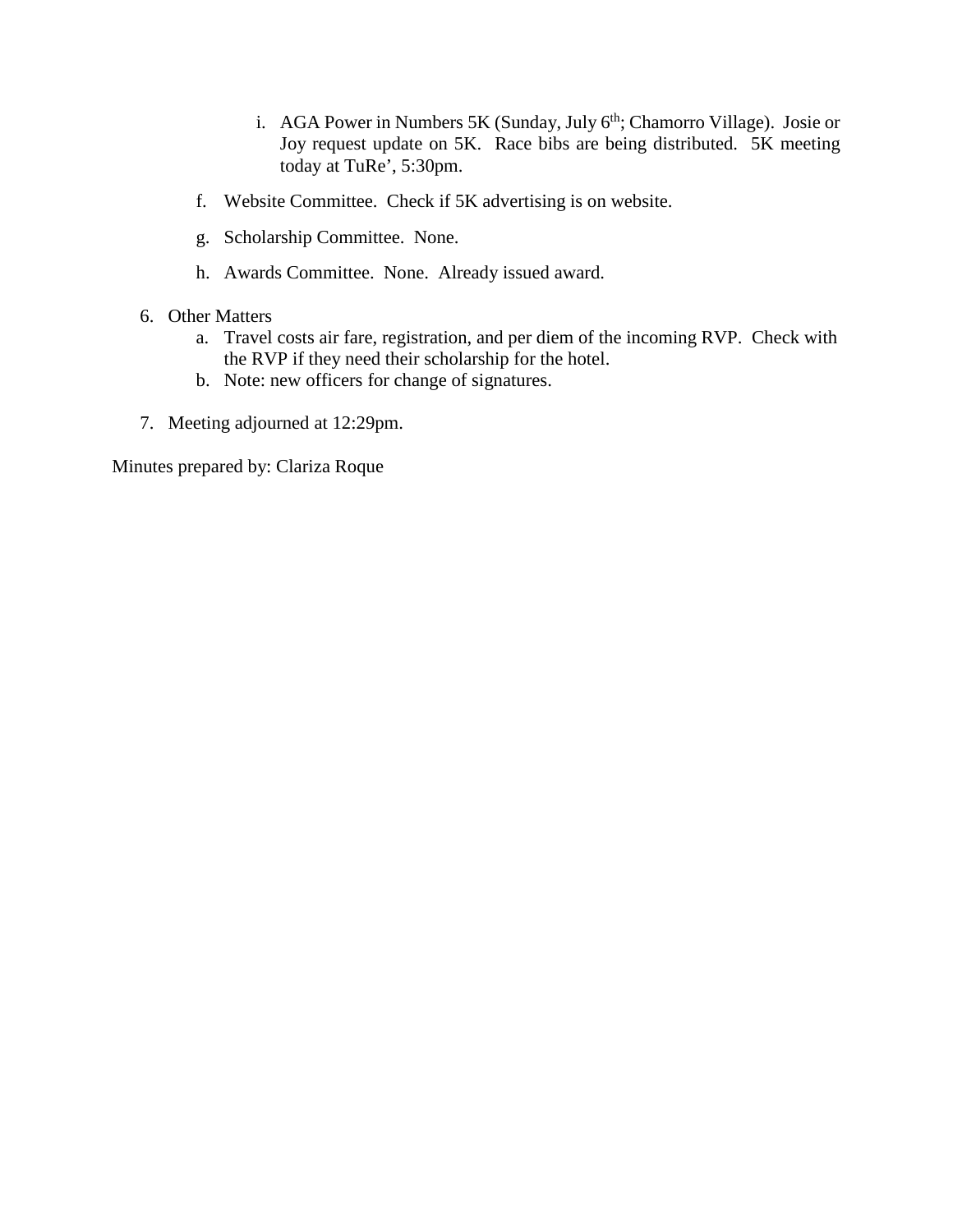

## Re: Five Motions for Approval Results

1 message

## **Clariza Roque** <croque@guamopa.org> Mon, Jun 30, 2014 at 8:37 PM

To: Doreen Crisostomo <doreentc@guam.net>, Rachel Field <rfield@guamopa.org>, Bobbi Molarte <bmolarte@uguam.uog.edu>, Jason Katigbak <jasonkatigbak@gmail.com>, "Maripaz N. Perez" <mnperez@gpagwa.com>, Taling M Taitano <tmtaitano@gmail.com>, Jojo Guevara <jojo\_guevara@hotmail.com>, Barbara Howard <bobbie725@yahoo.com>, Mark Parlarca <mpalarca@deloitte.com>, Josie Villanueva <josiegv@gmail.com>, Zeny Nace <znace@uguam.uog.edu>, Rodalyn Gerardo <rgerardo@guamopa.org>, Artemio Hernandez <artemiorh@gmail.com>, Vincent Duenas <vincentd@guamwaterworks.org>, Chris Wolseley <cwolseley@deloitte.com>, Llewelyn Terlaje <lterlaje@guamopa.org>, Doris Flores Brooks <dfbrooks@guamopa.org>, Randall V Wiegand <rwiegand@gpagwa.com>

Hafa Adai CEC,

Below are the results from the five motions that were sent on June 20th. A motion is passed if it received 10 "yea" votes out of 18 voting members:

1) Motion to write-off the Betty T. Sigrah \$500. This was a GPDC payment that was pending from 2012. The issue was discussed at the November CEC meeting and motion was presented in the April CEC meeting. Minutes are available on our website. This motion only received 9 votes and did not pass.

2) Motion to approve May CEC minutes subject to corrections was passed.

3) Motion to void stale-dated checks had a number of concerns that need confirmation as follows:

- Contact payee one more time via email and provide a deadline to respond;
- Chamorro Village and Treasurer of Guam might be deposit for the 5K run;
- For the Treasurer of Guam, these are not compliance/regulatory payments? Filing fees?
- Per Mark Palarca, re-issuance of check is not needed

A new motion is needed to reflect new amount of stale-dated checks;

4) Motion to write support letter for Resolution No. 379-32 relative to allow Government of Guam employees to be covered under social security was **passed**. However, this Resolution was passed on June 17th. A concern was brought up relative to protocol or procedures when providing support for legislative bills or resolutions. Kindly advise.

5) Motion to purchase two printed sets of the 2014 CGFM Study Guides was **passed**. Proceed with purchase.

Hopefully these concerns may be addressed at the July CEC meeting. Should you have any questions or concerns, please let me know.

Best Regards, Clariza

On Fri, Jun 20, 2014 at 1:40 PM, Clariza Mae Roque <[croque@guamopa.org>](mailto:croque@guamopa.org) wrote:

Hafa Adai CEC,

Since we were unable to fulfill a quorum during last week's CEC meeting, there are five motions to be voted on:

- 1) Motion to write-off the Betty T. Sigrah \$500;
- 2) Motion to approve May CEC minutes subject to corrections (see attached minutes);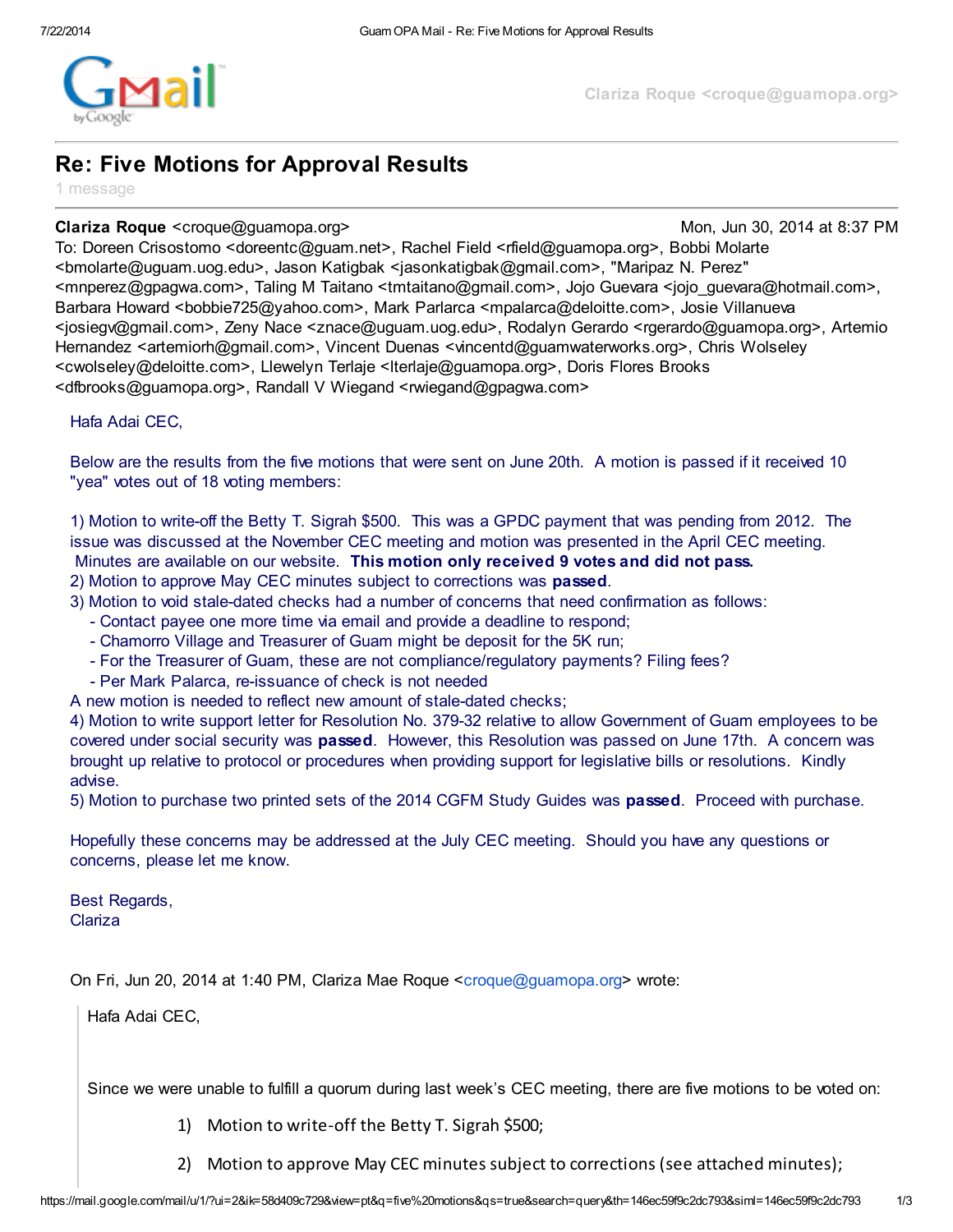3) Motion to void stale-dated checks below:

| Check# | Date       | Payee                        | <b>Amount</b> |
|--------|------------|------------------------------|---------------|
| 558    | 12/24/2011 | Noel Bien Carlos Jr.         | \$100.00      |
| 565    | 12/28/2011 | AGA Japan Chapter            | \$500.00      |
| 582    | 03/23/2012 | Mark Palarca                 | \$24.68       |
| 593    | 04/30/2012 | <b>Treasurer of Guam</b>     | \$80.00       |
| 706    | 06/26/2013 | Chamorro Village             | \$100.00      |
| 706    | 07/12/2013 | <b>Promotions Specialist</b> | \$40.38       |
|        |            | <b>TOTAL</b>                 | \$845.06      |

4) Motion to write a support letter for Resolution No. 379-32 relative to allow Government of Guam employees to be covered undersocial security (see attached resolution); and

5) Motion to purchase two printed sets of the 2014 CGFM Study Guides (see attached estimate).

Please cast your vote and kindly provide a response by this Tuesday, June 23<sup>rd</sup>, 12pm.

In addition, we are requesting for chairpersons to email their respective committee reports for the PY 2013  $\sim$ 2014 annual report.

Should you have any questions or concerns, please let me know.

Thank you for your kind attention,

Clariza